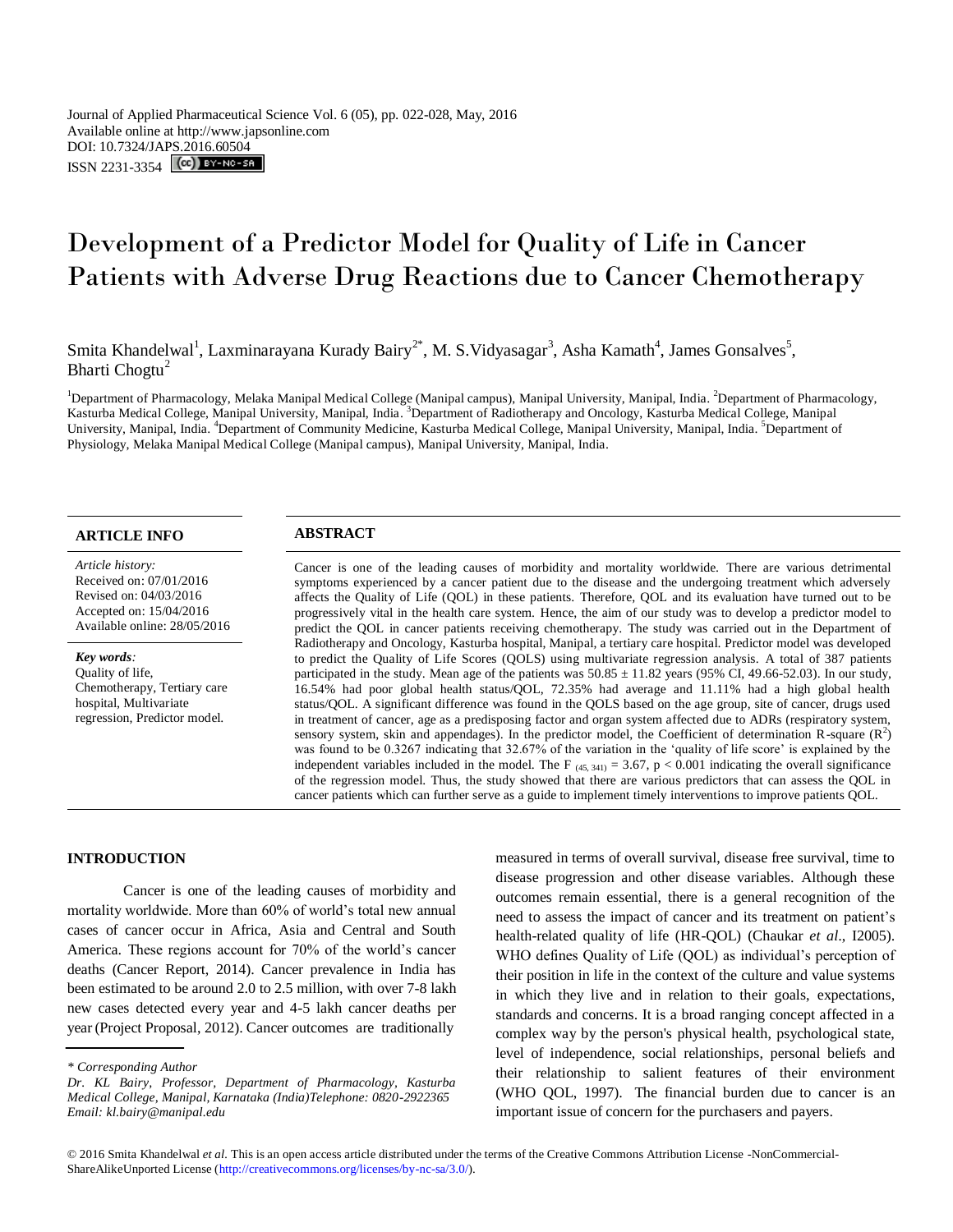Adverse Drug Reactions (ADRs) are the basic reason for hospitalization and prompts huge expenses to society. As most ADRs never come to clinical attention, the expenses of hospitalization seems as a part of the total costs (Lundkvist and Jonsson, 2004). ADR related morbidity and mortality have been estimated at US\$ 30 billion to US\$ 130 billion annually (Johnson and Bootman, 1995). There are various detrimental symptoms experienced by a cancer patient due to the disease and the undergoing treatment which adversely affect the QOL in these patients. Hence, QOL and its evaluation have turn out to be progressively vital in the health care system (Guyatt *et al*., I1993). With this background, the aim of our study was to develop a predictor model to predict the QOL in cancer patients who developed ADRs due to cancer chemotherapy.

## **MATERIALS AND METHODS**

The study was carried out in the Department of Radiotherapy and Oncology, Kasturba hospital, Manipal which is a tertiary care multidisciplinary teaching hospital, provides both inpatient and outpatient healthcare services in all specialties. The study was carried out for a duration of 3 years (October 2011 to September 2014) and included 387 patients who developed ADRs due to cancer chemotherapy. Patients of either sex, age above 18 years and starting cancer chemotherapy in Kasturba Hospital, Manipal were included in the study. The study was approved by institutional ethics committee (IEC 169/2011). Patients willing to participate were explained about the study and an informed written consent was obtained from each patient.

Patients admitted in the cancer wards were followed prospectively during their hospital stay. Baseline information comprising of demographic data like age, gender of the patient, disease and treatment variables were collected from the patient's record. Investigator went through the patient records including the case sheets, laboratory reports and prescription charts to monitor for the ADRs and the details were documented in the patient profile form. The total (direct and indirect) cost incurred by the patient due to ADRs was calculated. Length of stay of the patients in the hospital due to ADRs were assessed.

QOL was measured using standard European Organisation for the Research and Treatment of Cancer QLQ-C30 (EORTC QLQ-C30) version 3. Patients were requested to fill the QOL questionnaire during the mid-cycle of cancer chemotherapy. The questionnaire was provided in a language that the patient could understand (English/ Kannada/ Malayalam). EORTC QLQ-C30 is a well-known instrument for measuring QOL in cancer patients and is composed of both multi-item scales and single-item measures.

These included five functional scales (physical, role, emotional, cognitive and social), three symptom scales (fatigue, nausea and vomiting, pain), six single items (dyspnoea, insomnia, appetite loss, constipation, diarrhoea and financial difficulties) and a global health status / QOL scale (Aaronson *et al*., I1993; Fayers *et al*., I2001). To develop a predictor model for the Quality of Life Scores (QOLS), various independent variables used in this study included the age group and gender of the patient, site of cancer, onset of reaction, severity and preventability of ADRs, drugs causing ADRs, comorbid conditions, polypharmacy, age as a predisposing factor, organ system (blood, Cardiovascular System (CVS) Central Nervous System (CNS), Peripheral Nervous System (PNS), gastrointestinal, musculoskeletal, renal, respiratory and sensory system, skin and appendages) affected due to ADRs, length of stay of patient in hospital due to ADRs and total cost due to ADRs.

#### **Statistical analysis**

Data was analyzed using descriptive statistics and results were expressed in percentage, mean and standard deviation (SD). Mean with 95% confidence interval (CI) was used to summarize the age of patients. Mann-Whitney U test was done to find the significance of QOLS with all the independent variables in the study.

After scoring the data, predictor model was developed to predict the QOLS using multivariate regression analysis. Values of p < 0.05 were considered to be statistically significant. All analyses were performed using SPSS version 15.

# **RESULTS**

A total number of 387 patients who developed 582 ADRs participated in the study with a mean age  $50.85 \pm 11.82$  years (95% CI, 49.66-52.03).

Table 1 shows the demographic characteristics of the patients and type of cancer.

Table 1: Demographic characteristics of patients and type of cancer,  $n = 387$ .

| <b>Characteristics</b> | No. of Patients, n (%) |
|------------------------|------------------------|
| Gender                 |                        |
| Male                   | 171 (44.19)            |
| Female                 | 216 (55.81)            |
| Age group (years)      |                        |
| $21-40$                | 74 (19.12)             |
| 41-60                  | 230 (59.43)            |
| 61-80                  | 81 (20.93)             |
| > 80                   | 2(0.52)                |
| Type of cancer         |                        |
| Gastrointestinal       | 93 (24.0)              |
| Genitourinary          | 50 (12.90)             |
| <b>Breast</b>          | 96 (24.80)             |
| Lung                   | 69 (17.80)             |
| Head & Neck            | 42 (10.90)             |
| Thyroid                | 9(2.30)                |
| Lymphoma and leukaemia | 14 (3.60)              |
| Myeloma                | 6(1.60)                |
| Bone                   | 4(1.0)                 |
| Brain                  | (1.0)<br>4             |

The patients who participated in this study were on various drug/drug combinations. Most commonly used individual drugs were cisplatin, capecitabine and paclitaxel. Of the drug combinations, paclitaxel + carboplatin and doxorubicin + cyclophosphamide were most frequently used.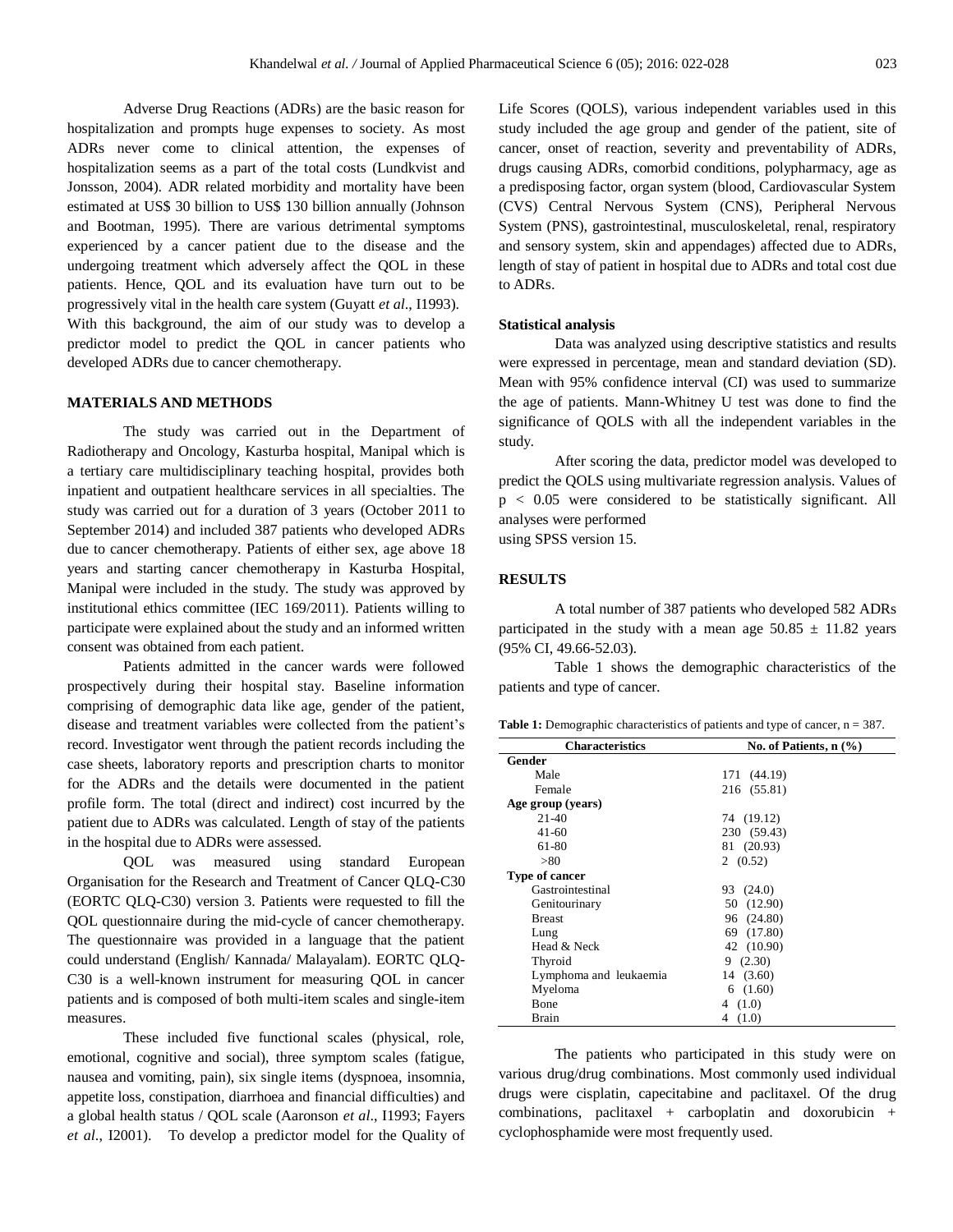Most of the reported ADRs (524) had latent onset followed by 41 which were sub-acute and only 17 had an acute onset of reaction. Severity of ADRs were assessed using Hartwig scale (Hartwig *et al*., I1992). In our study, moderate (level 3) type reaction was the most observed followed by mild (level 1) and mild (level 2). Moderate (level 4a, 4b) and severe (level 5) were less observed and there were no severe (level 6) ADRs. 23 ADRs (severe level 7) lead to the death of the patient.

Based on modified Schumock and Thornton, it was found that most of the ADRs were not preventable (470), some were probably preventable (107) and very few were definitely preventable (5) (Schumock and Thornton, 1992). It was found that 126 patients were on polypharmacy, 101 had comorbid conditions and 83 patients were above 60 years of age. In some patients, more than one predisposing factors were observed.

Patients on cisplatin reported highest no. of ADRs followed by capecitabine and paclitaxel. Of the drug combinations, patients on paclitaxel + carboplatin showed highest no. of ADRs followed by doxorubicin + cyclophosphamide. Commonly affected organ systems due to ADRs were blood, skin and appendages, gastrointestinal system, CNS and PNS.

Out of 387 patients, 51 were admitted to the hospital due to ADR/ADRs. The mean increase in length of stay of patients in hospital due to ADRs was found to be 12.5 days. The total cost due to ADRs in cancer patients on chemotherapy in our study was found to be INR 39,72,737 (≈ 62,568 US\$; *1US\$ = 63.49 INR*).

Table 2 represents the global health status/QOL in cancer patients with ADRs on chemotherapy. The scores ranging from 0- 33.33, 33.34-66.66 and 66.67-100 represents poor, average and high QOLS. In our study, 16.54% had poor global health status/QOL, 72.35% had average and 11.11% had a high global health status/QOL.

**Table 2:** Global health status/ Quality of Life in cancer patients with ADRs on chemotherapy, n=387

| $\cdots$<br><b>QOL</b> Scores | <b>Frequency</b> | Percent |
|-------------------------------|------------------|---------|
| 0                             | 15               | 3.9     |
| 8.33                          | 3                | 0.8     |
| 16.66                         | 42               | 10.9    |
| 25                            | 4                |         |
| 33.33                         | 73               | 18.9    |
| 41.66                         | 18               | 4.7     |
| 50                            | 110              | 28.4    |
| 58.33                         | 11               | 2.8     |
| 66.66                         | 68               | 17.6    |
| 75                            | 6                | 1.6     |
| 83.33                         | 34               | 8.8     |
| 91.66                         |                  | 0.3     |
| 100                           | $\overline{c}$   | 0.5     |
| Total                         | 387              | 100     |

# **Relation between quality of life scores and independent variables**

In our study, significant differences were found in the QOLS based on age group, site of cancer, drugs used in treatment of cancer, age as a predisposing factor and organ system affected due to ADRs (respiratory system, sensory system, skin and appendages).



**Fig. 1:** Box plot showing the relationship between age group and QOLS

Figure 1 depicts the median and IQR of QOLS according to the age group. It was noted that though median QOLS was almost same for all age groups, a significant difference was observed between QOLS and age group of patients ( $p = 0.011$ ).



**Fig. 2:** Box plot showing the relationship between cancer site and QOLS

Figure 2 depicts the median and IQR of QOLS according to the site of cancer. It was observed that patients suffering from gastrointestinal, genitourinary, breast, lung, head and neck cancer had lower QOL compared to other types of cancer thus showing a significant difference ( $p = 0.011$ ).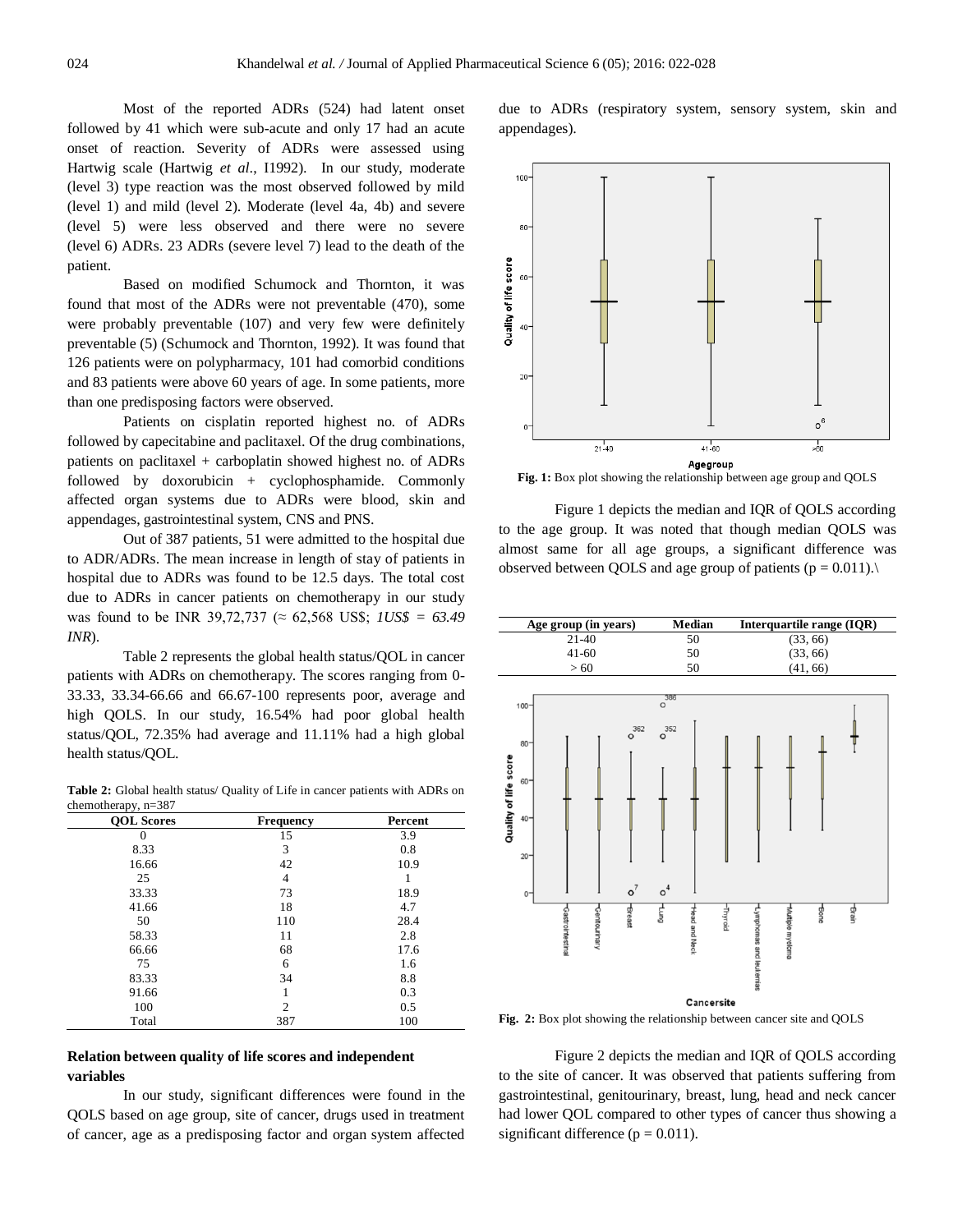| <b>Cancer site</b>      | Median | Interquartile range (IQR) |
|-------------------------|--------|---------------------------|
| Gastrointestinal        | 50     | (33, 66)                  |
| Genitourinary           | 50     | (33, 66)                  |
| <b>Breast</b>           | 50     | (33, 50)                  |
| Lung                    | 50     | (33, 54)                  |
| Head and Neck           | 50     | (33, 66)                  |
| Thyroid                 | 66.67  | (16, 83)                  |
| Lymphomas and leukemias | 66.67  | (33, 83)                  |
| Multiple myeloma        | 66.67  | (45, 83)                  |
| Bone                    | 75     | (41, 83)                  |
| Brain                   | 83.33  | (77, 95)                  |



**Fig. 3:** Box plot showing the relationship between drug causing ADRs and QOLS

Figure 3 depicts the median and IQR of QOLS according to the drugs causing ADRs. It was observed that there was a significant difference in the median QOLS among the patients based on different drugs used for treatment of cancer  $(p = 0.002)$ with drugs 5-FU, docetaxel and sunitinib showing the lowest QOLS.



**Fig. 4**: Box plot showing the relationship between age as predisposing factor and QOLS

Figure 4 depicts the median and IQR of QOLS according to the age of the patient as the predisposing factor. It was observed that there was a significant difference in the median QOLS between the patients of older age  $(> 60 \text{ years})$  and patients with  $<$ 60 years of age ( $p = 0.008$ ).

| <b>Predisposing factor</b><br>(Age) | Median                              | Interquartile range<br>(IQR) |
|-------------------------------------|-------------------------------------|------------------------------|
| Absent                              | 50                                  | (33, 66)                     |
| Present                             | 50                                  | (41, 66)                     |
| $100 -$                             |                                     |                              |
| $80 -$                              |                                     |                              |
| Quality of life score<br>60-        |                                     |                              |
| $40 -$                              |                                     |                              |
| $20 -$                              |                                     |                              |
| 0                                   |                                     |                              |
|                                     | $\frac{1}{0}$<br>Respiratory system | 1                            |

**Fig. 5:** Box plot showing the relationship between organ system affected (respiratory) and QOLS

Figure 5 depicts the median and IQR of QOLS according to the organ system (respiratory system) affected in the patient. It was observed that there was a significant difference in the median QOLS between the patients with and without ADRs related to respiratory system ( $p = 0.019$ ).

| <b>ADR</b> related to Respiratory<br><b>System</b> | Median | Interquartile range<br>(IOR) |
|----------------------------------------------------|--------|------------------------------|
|                                                    | 50     | (33, 66)                     |
|                                                    | 33.33  | (16, 45)                     |
|                                                    |        |                              |



**Fig. 6**: Box plot showing the relationship between organ system affected (sensory) and QOLS.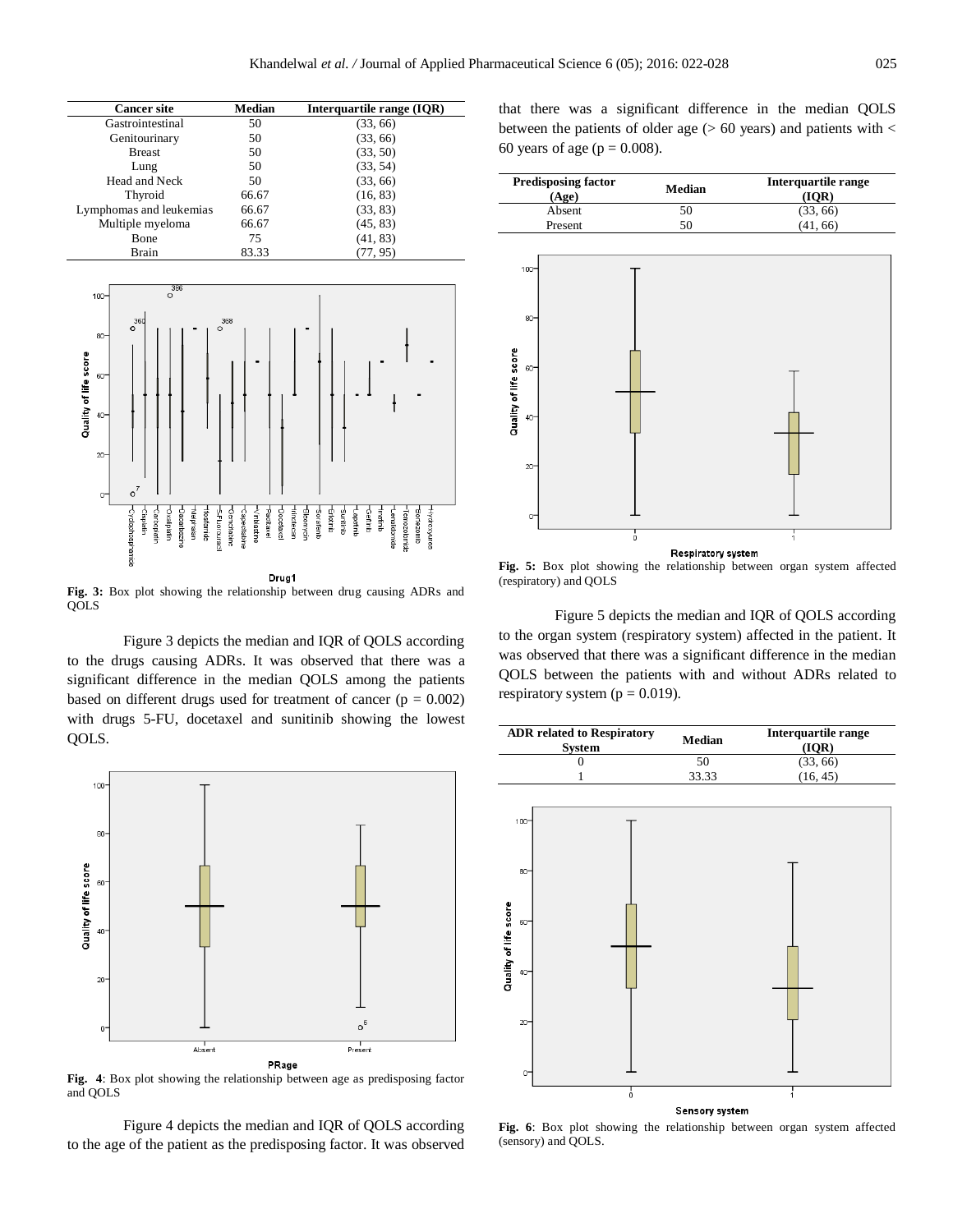Figure 6 depicts the median and IQR of QOLS according to the organ system (sensory system) affected in the patient. It was observed that there was a significant difference in the median QOLS between the patients with and without ADRs related to sensory system ( $p = 0.003$ ).

| <b>ADR</b> related to<br><b>Sensory System</b> | Median | Interquartile range<br>(IOR) |
|------------------------------------------------|--------|------------------------------|
|                                                | 50     | (33, 66)                     |
|                                                | 33.33  | (18, 50)                     |



**Fig. 7:** Box plot showing the relationship between organ system affected (skin & appendages) and QOLS.

Figure 7 depicts the median and IQR of QOLS according to the organ system (skin and appendages) affected in the patient. It was observed that there was a significant difference in the median QOLS between the patients with 0-2 ADRs related to skin and appendages ( $p = 0.025$ ).

| <b>ADR</b> related to Skin<br>and Appendages | Median       | Interquartile range |
|----------------------------------------------|--------------|---------------------|
|                                              | $50^{\circ}$ | (33, 66)            |
|                                              | 50           | (33, 66)            |
|                                              | S6 67        | (16, 75)            |

# **Predictor model for quality of life scores in cancer patients on chemotherapy**

|--|

| Cal:<br>$lm(formula = QOLS ~ Melood + Cancersite + CNSandPNS + Comorbidity +$<br>Drug1 + Gender + GIS + MS + Polypharmacy + SS + PRage, data = TempDF) |         |                                        |                         |  |
|--------------------------------------------------------------------------------------------------------------------------------------------------------|---------|----------------------------------------|-------------------------|--|
| Residuals:<br>Min 10 Median 30 Max<br>$-56.49 -11.32$ 0.00 11.61 52.42                                                                                 |         |                                        |                         |  |
| Coefficients:                                                                                                                                          |         |                                        |                         |  |
|                                                                                                                                                        |         | Estimate Std. Error t value $Pr(s t )$ |                         |  |
| (Intercept)                                                                                                                                            |         | $45.1214$ 3.9606 11.393 < 2e-16 ***    |                         |  |
| Blood                                                                                                                                                  |         | $-3.6224$ 1.5696 -2.308 0.021610 *     |                         |  |
| Cancersite [T.Genitourinary] $1.7049$ 3.5101 0.486 0.627480<br>Cancersite [T.Breast] -2.4859 2.8547 -0.871 0.384461                                    |         |                                        |                         |  |
|                                                                                                                                                        |         |                                        |                         |  |
| Cancersite [T. Lunq]                                                                                                                                   |         | 1.3544 3.2425 0.418 0.676420           |                         |  |
| Cancersite [T.Head and Neck] $1.5407$ 3.6254 0.425 0.671122<br>Cancersite [T.Thyroid] 5.0550 6.9971 0.722 0.470514                                     |         |                                        |                         |  |
| Cancersite [T. Thyroid]                                                                                                                                |         |                                        |                         |  |
| Cancersite [T. Lymphomas and leukemias] 11.5107                                                                                                        |         |                                        | 5.5196 2.085 0.037775 * |  |
| Cancersite [T. Melanomas]                                                                                                                              | 10.1198 |                                        | 8.2574 1.226 0.221219   |  |
| Cancersite [T. Bone]                                                                                                                                   | 19.2431 |                                        | 9.7587 1.972 0.049430 * |  |
| Cancersite [T. Brain]                                                                                                                                  |         | 38.4312 9.7851 3.928 0.000104 ***      |                         |  |
| CNSandPNS [T.yes]                                                                                                                                      |         | $-6.9338$ 3.4379                       | $-2.017$ 0.044494 *     |  |
| CNSandPNS [T.yes]                                                                                                                                      |         | $-16.2324$ 14.0270                     | $-1.157$ 0.247992       |  |
|                                                                                                                                                        |         |                                        |                         |  |

|                                                                                                                                                                                                                                       |                                                                                                                                                                                        |  | 2.640 0.008661 ** |  |
|---------------------------------------------------------------------------------------------------------------------------------------------------------------------------------------------------------------------------------------|----------------------------------------------------------------------------------------------------------------------------------------------------------------------------------------|--|-------------------|--|
|                                                                                                                                                                                                                                       |                                                                                                                                                                                        |  |                   |  |
|                                                                                                                                                                                                                                       |                                                                                                                                                                                        |  |                   |  |
|                                                                                                                                                                                                                                       |                                                                                                                                                                                        |  |                   |  |
|                                                                                                                                                                                                                                       |                                                                                                                                                                                        |  |                   |  |
|                                                                                                                                                                                                                                       |                                                                                                                                                                                        |  |                   |  |
|                                                                                                                                                                                                                                       |                                                                                                                                                                                        |  |                   |  |
|                                                                                                                                                                                                                                       |                                                                                                                                                                                        |  |                   |  |
|                                                                                                                                                                                                                                       |                                                                                                                                                                                        |  |                   |  |
| Comorpolatry(17. Present)<br>Drugal (T. Crisplatini)<br>1996 - 1997 - 1998 - 1998 - 1998 - 1998 - 1998 - 1998 - 1999 - 1998 - 1999 - 1999 - 1999 - 1999 - 1999 - 1999 - 1999 - 1999 - 1999 - 1999 - 1999 - 1999 - 1999 - 1999 - 1     | 20.3143    19.2091    1.000    0.013817    *<br>10.7670    4.3506    2.475    0.013819    *<br>-15.2771    6.2482    -2.445    0.014989    *<br>14.4944    9.8500    1.472    0.142075 |  |                   |  |
|                                                                                                                                                                                                                                       |                                                                                                                                                                                        |  |                   |  |
|                                                                                                                                                                                                                                       |                                                                                                                                                                                        |  |                   |  |
|                                                                                                                                                                                                                                       |                                                                                                                                                                                        |  |                   |  |
|                                                                                                                                                                                                                                       |                                                                                                                                                                                        |  |                   |  |
|                                                                                                                                                                                                                                       |                                                                                                                                                                                        |  |                   |  |
|                                                                                                                                                                                                                                       |                                                                                                                                                                                        |  |                   |  |
|                                                                                                                                                                                                                                       |                                                                                                                                                                                        |  |                   |  |
|                                                                                                                                                                                                                                       |                                                                                                                                                                                        |  |                   |  |
|                                                                                                                                                                                                                                       |                                                                                                                                                                                        |  |                   |  |
|                                                                                                                                                                                                                                       |                                                                                                                                                                                        |  |                   |  |
|                                                                                                                                                                                                                                       |                                                                                                                                                                                        |  |                   |  |
|                                                                                                                                                                                                                                       |                                                                                                                                                                                        |  |                   |  |
|                                                                                                                                                                                                                                       |                                                                                                                                                                                        |  |                   |  |
|                                                                                                                                                                                                                                       |                                                                                                                                                                                        |  |                   |  |
|                                                                                                                                                                                                                                       |                                                                                                                                                                                        |  |                   |  |
|                                                                                                                                                                                                                                       | $-16.5094$ 2.8171 -5.860 1.09e-08 ***                                                                                                                                                  |  |                   |  |
|                                                                                                                                                                                                                                       |                                                                                                                                                                                        |  |                   |  |
|                                                                                                                                                                                                                                       |                                                                                                                                                                                        |  |                   |  |
|                                                                                                                                                                                                                                       |                                                                                                                                                                                        |  |                   |  |
|                                                                                                                                                                                                                                       |                                                                                                                                                                                        |  |                   |  |
|                                                                                                                                                                                                                                       |                                                                                                                                                                                        |  |                   |  |
| MS[T.yes] 19.6279 0.309 0.757518<br>Polypharmacy [T.Present] 5.0648 19.6279 0.309 0.757518<br>SS[T.yes] -7.6006 44.1569 -2.180 0.029964<br>SS[T.yes] -9.0172 4.1569 -2.180 0.029964<br>PRage[T.Present] -9.0172 2.5282 1.385 0.166878 |                                                                                                                                                                                        |  |                   |  |
| $- - -$                                                                                                                                                                                                                               |                                                                                                                                                                                        |  |                   |  |
| Signif. codes: 0 '***' 0.001 '**' 0.01 '*' 0.05 '.' 0.1 ' ' 1                                                                                                                                                                         |                                                                                                                                                                                        |  |                   |  |
| Residual standard error: 18.76 on 341 degrees of freedom<br>Multiple R-squared: 0.3267, Adjusted R-squared: 0.2378<br>F-statistic: 3.676 on 45 and 341 DF, p-value: 3.886e-12                                                         |                                                                                                                                                                                        |  |                   |  |

#### **Model is as follows:**

Quality of life score

 $= 45.12 - (3.62 \times Blood) + (11.51 \times lymphomas and leukemias)$  $+ (19.24 \times bone) + (38.43 \times brain)$  $-(6.93 \times CNS \text{ and } PNS) + (9.63 \times cisplatin)$  $+ (8.66 \times \text{capecitable}) + (10.76 \times \text{paclitaxel})$  $+$  (41.83  $\times$  bleomycin) + (13.30  $\times$  geftinib)  $+$  (36.98  $\times$  temozolomide)  $- (16.50 \times gas trointestinal system)$  $- (12.29 \times musculoskeletal system)$  $-(9.01 \times$  sensory system) The Coefficient of determination R-square  $(R^2)$  was

found to be 0.3267 indicating that 32.67% of the variation in the 'quality of life score' is explained by the independent variables included in the model.

The F  $_{(45, 341)} = 3.67$ ,  $p < 0.001$  indicating the overall significance of the regression model.

# **DISCUSSION**

Global health status/QOL in cancer patients receiving chemotherapy in our study was found to be average for 72.35% patients with a mean of  $47.17 \pm 21.48$ . This is similar to a study conducted by Cheng *et al* with a mean of 54.3±28.7 and Abdollahzadeh *et al* with a mean of 64.1±18.8 (Cheng *et al*., I2010; Abdollahzadeh *et al*., I2012). However, it is in contrast to the study conducted by Nicolussi *et al* with a mean of 74.91±23.36 (Nicolussi *et al.,* I2014).

In our study, a significant difference was observed between QOLS and age group of the patients. Similar findings were observed in a study where head and neck cancer patients aged below 65 years had significantly better HR-QOL than their counterparts (Hammerlid and Taft, 2001). One of the study also showed that younger ages were significant predictors of poor QOL during chemotherapy (Le *et al*., I2004). Although, a study reported that female sex was associated with worser HR-QOL, no significant differences were observed in our study (Graeff *et al*.,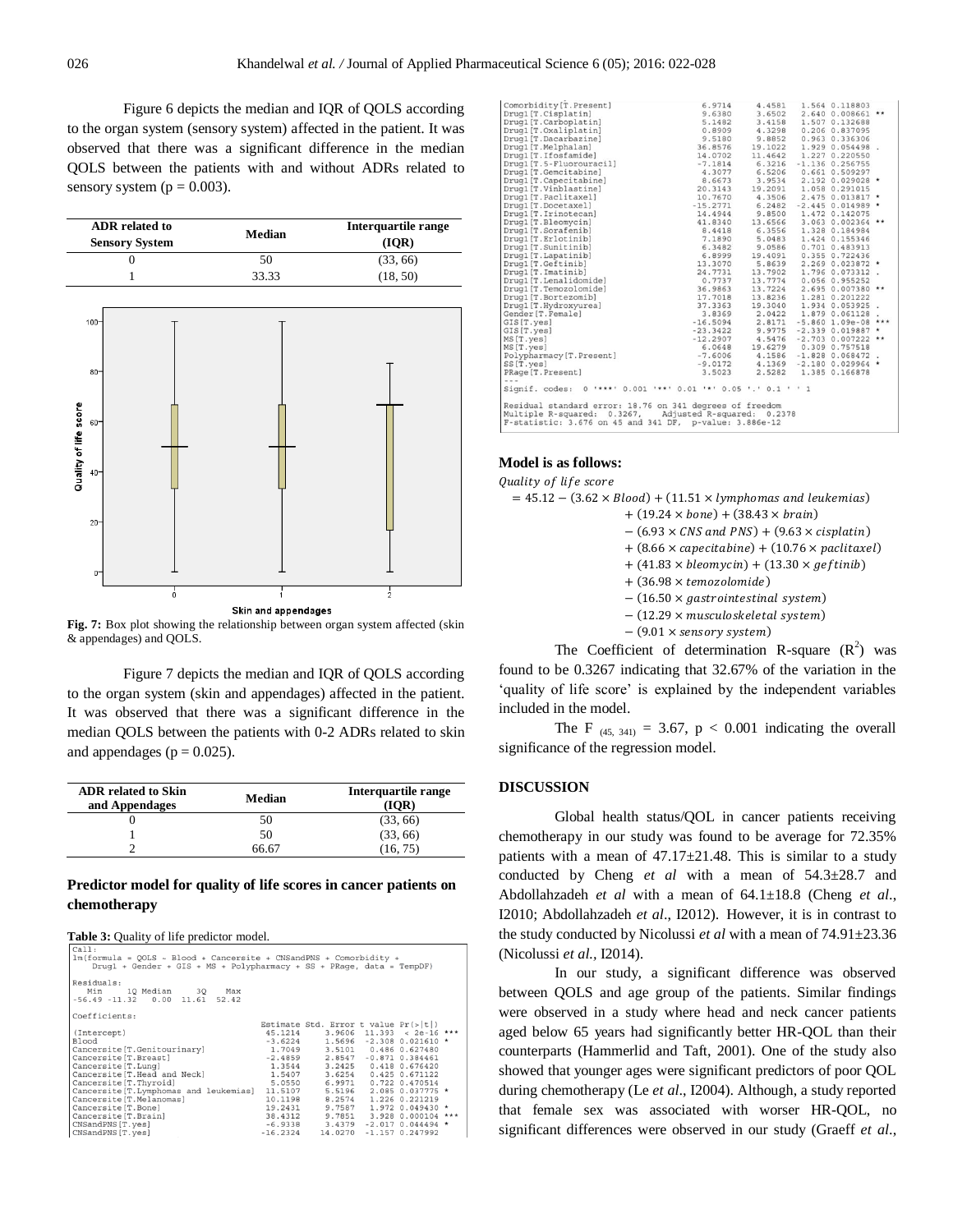I2000). However, a study conducted in Iran also showed that there is no correlation between the QOL and gender of the patient (Heydarnejad *et al*., I2011).

A significant difference was observed between QOLS and site of cancer in our study which is similar to the findings by Wan Leung *et al* (Wan Leung *et al*., I2011). In our study, a significant difference was found in QOLS based on the drugs used in treatment of cancer with drugs like 5-FU, docetaxel and sunitinib showing the lowest QOLS. A study by Le at al showed that the use of topotecan, cisplatinum and etoposide were significant predictors of poor quality of life during chemotherapy (Le *et al*., I2004).

In our study, QOLS of patients with a total cost due to ADRs of more than Rs.50000 was found to be lower when compared to patients with a lesser total cost  $(<$  Rs.50000). Hence, it indicates that the economic burden has a negative impact on the QOL of the patients though it was not found to be statistically significant (p = 0.335). A study by Safaee *et al* reported that various ADRs caused due to cancer chemotherapy showed a significant impact on the QOL and financial difficulties of the patient (Safaee *et al*., I2008).

Predictor model for QOLS was developed with the collected data. In this model, the coefficient of determination Rsquare  $(R^2)$  was found to be 0.3267 indicating that 32.67% of the variation in the 'quality of life score' can be explained by the independent variables included in the model. The F  $_{(45, 341)} = 3.67$ ,  $p < 0.001$  indicating the overall significance of the regression model. The model included several independent variables as predictors which consisted of ADRs affecting the organ systems like blood, CNS, PNS, GIS, MS and sensory system, site of cancer like lymphomas and leukemias, bone and brain, drugs used in treatment of cancer like cisplatin, capecitabine, paclitaxel, docetaxel, bleomycin, geftinib and temozolomide. Among them, ADRs affecting GIS alone explained 16.50% of variation in the QOLS negatively.

One of the limitation of the study is that the predictor model developed were not validated due to unavailability of the adequate sample. Therefore, one of the major challenge in this area of research is focusing on developing the predictor models which requires large sample size. Since time is a constraint, long-term research is required to draw authentic and reliable conclusions.

# **CONCLUSION**

The present study showed significant differences in QOLS based on the age group, site of cancer, drugs used in treatment of cancer, age as a predisposing factor and organ system affected due to ADRs (respiratory system, sensory system, skin and appendages). The predictor model for QOLS explained 32.67% of variation in the QOLS. Among the various predictors, ADRs affecting gastrointestinal system explained 16.50% of variation in the QOLS negatively. Thus, there are various predictors that can help to assess the QOL in cancer patients which can further serve as a guide to implement timely interventions to improve patients QOL.

# **ACKNOWLEDGEMENT**

Authors would like to acknowledge all the patients who participated in the study and staff members, postgraduates and nurses of the Department of Radiotherapy and Oncology, Kasturba Medical College, Manipal, India for their consistent help and support throughout the study period.

## **Conflict of Interest:** None

#### **REFERENCES**

Aaronson N, Ahmedzai S, Bergman B, Bullinger M, Cull A, Duez NJ, *et al*. The European Organization for Research and Treatment of Cancer QLQ-C30: A quality-of-life instrument for use in international clinical trials in oncology. J Natl Cancer Inst, 1993; 85(5): 365-376.

Abdollahzadeh F, Sadat Aghahossini S, Rahmani A, Asvadi Kermani I. Quality of life in cancer patients and its related factors. Scand J Caring Sci, 2012; 1(2):109-114.

Chaukar DA, Das AK, Deshpande MS, Pai PS, Pathak KA, Chaturvedi P, Kakade AC, Hawaldar RW, D'Cruz AK : Quality of life of head and neck cancer patient. Indian Journal of Cancer, 2005 (Oct-Dec); 42(4): 178-184.

Cheng JX, Liu BL, Zhang X, Lin W, Zhang YQ, Liu WP, *et al*. Health-related quality of life in glioma patients in China. BMC Cancer, 2010; 10(1): 305-312.

Fayers PM, Aaronson NK, Bjordal K, Groenvold M, Curran D, Bottomley A on behalf of the EORTC Quality of Life Group. The EORTC QLQ-C30 Scoring Manual (3rd Edition): European Organisation for Research and Treatment of Cancer, Brussels, 2001.

Graeff de A, Leeuw de JRJ, Ros WJ, Hordijk GJ, Blijham GH, Winnubst JA. Long‐term quality of life of patients with head and neck cancer. The Laryngoscope, 2000; 110(1): 98-106.

Guyatt G, Feeny DH, Patrick DL. Measuring health-related quality of life. Ann Inter Med, 1993;118:622-629.

Hammerlid E, Taft C. Health-related quality of life in long-term head and neck cancer survivors: a comparison with general population norms. Br J Cancer, 2001; 84(2):149-156.

Hartwig SC, Siegel J, Schneider PJ. Preventability and severity assessment in reporting adverse drug reactions. Am J Hosp Pharm, 1992; 49(9): 2229-2232.

Heydarnejad M, Hassanpour DA, Solati DK. Factors affecting quality of life in cancer patients undergoing chemotherapy. Afr Health Sci, 2011; 11(2): 266-270.

Johnson JA, Bootman JL. Drug-related morbidity mortality: a cost-of-illness model. Arch Intern Med, 1995; 155(18): 1949–1956.

Le T, Leis A, Pahwa P, Wright K, Ali K, Reeder B, *et al*. Quality of life evaluations in patients with ovarian cancer during chemotherapy treatment. Gynecol Oncol, 2004; 92(3): 839-844.

[Lundkvist J,](http://www.ncbi.nlm.nih.gov/pubmed?term=%22Lundkvist%20J%22%5BAuthor%5D) [Jonsson B.](http://www.ncbi.nlm.nih.gov/pubmed?term=%22J%C3%B6nsson%20B%22%5BAuthor%5D) Pharmacoeconomics of adverse drug reactions. [Fundam Clin Pharmacol](javascript:AL_get(this,%20)*,* 2004; 18(3): 275-280.

Nicolussi AC, Sawada NO, Cardozo FMC, Andrade V, Paula JM. Health-related quality of life of cancer patients undergoing chemotherapy. Rev Rene, 2014; 15(1):132-140.

Project Proposal September 2012. State Health Systems Resource Centre National Rural Health Mission. Department of Health